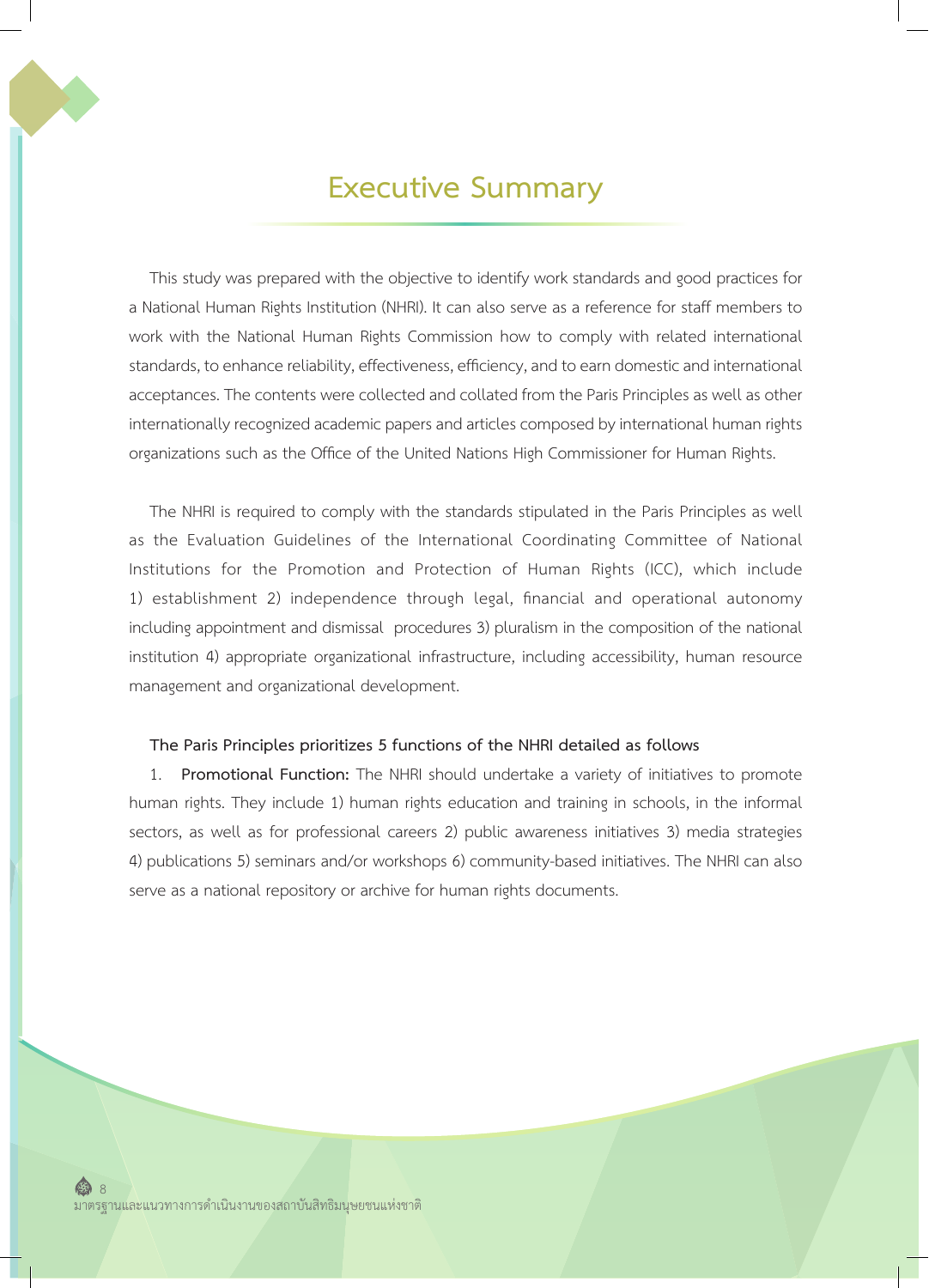2. **Protecting Function and Quasi-Judicial Function:** They include handling of complaints, acting as amicus curiae, seeking redress or remedies through courts or other specialized tribunals. The NHRI needs to foster efficient procedures of human rights protection, to monitor the compliances of its recommendations systematically and to disseminate the results to the public.

3. **Advisory Function:** With or without requests from related organizations, the NHRI needs to give its advise on 1) the draft Bills or the amendment of laws to ensure compliances of human rights principles and other related national commitments 2) any situtaiton with human rights concerns or the situtations of human rights violation that deserve attention from the government (If necessary, the NHRI may need to address the government's responses regarding the matters) and 3) ratification of international human rights treaties and assisting the government agencies to comply with the obligations in practice. The advices to the government, the Parliament and other authorities may be undertaken through directly participating in working teams, written recommendations, and thematic or annual reports.

4. **Monitoring Function:** The funcition refers to 4 major responsibilities which are 1) monitoring domestic human rights situations such as seeking information and truth of certain incidents, documenting, reporting and giving recommendations to related authorities 2) monitoring some important situations 3) monitoring detention places to prevent torture and to ensure that international human rights standards are appropriatedly observed and 4) monitoring the operation of authorities and their compliances with international human rights obligations and commitments which they accepted. The results of the NHRI's operation should be analyzed and reported in its thematic or annual reports. Additionally, the NHRI can

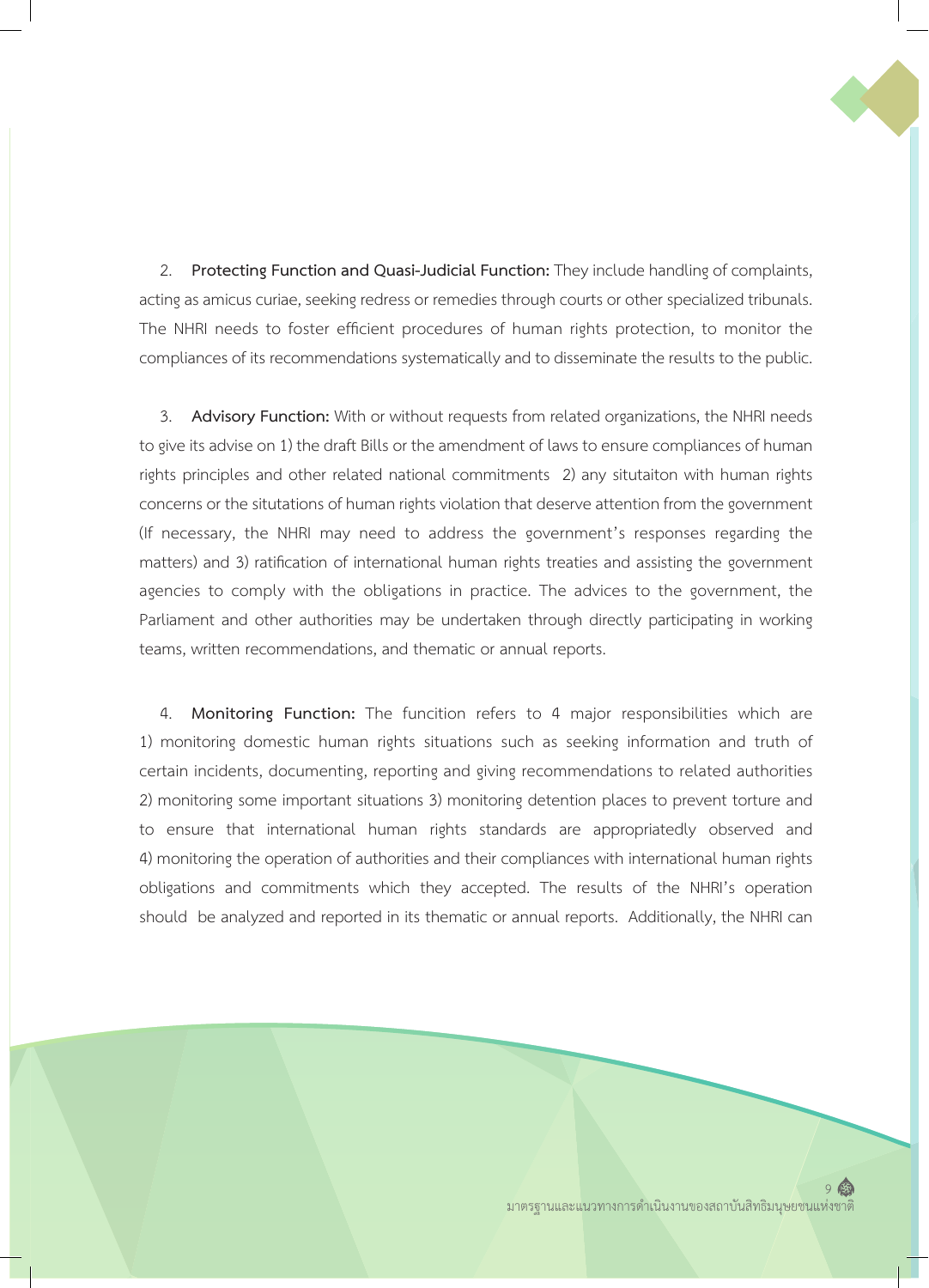publicize such analysis or research to put pressures on related authorities to resolve the problems in accordance with the proposed measures. The NHRI should also monitor and evaluate if and to what extent the authorities concerned appropriately carry out measures in accordance with the NHRI's recommendations.

5. **Co-operation with Stakeholders and Other Bodies:** The works of NHRI must involve various stakeholders and other bodies including the Parliament, governmental bodies, international and foreign human rights Institutions, judicial bodies and NGOs. It has to ensure that the most vulnerables are the most accessible group to the NHRI. However, the works of NHRIs must be non-partisan and result-oriented strictly based on human rights principles.

The NHRI should **maintain appropriate balances among the 5 functions** stated in the Paris Principles by managing limited resources and prioritizing the functions in accordance with national strategies and domestic circumstances.

Despite those 5 main functions, the NHRI can also have a pivotal role in monitoring and examining human rights violations during crisis or political turmoils. The NHRI can also promote understanding of human right principles, facilitate negotiations among conflicting groups, support development of dispute resolution mechanisms, or induce acceptances and reconciliation regarding basic human right issues that may be the cause of conflicts.